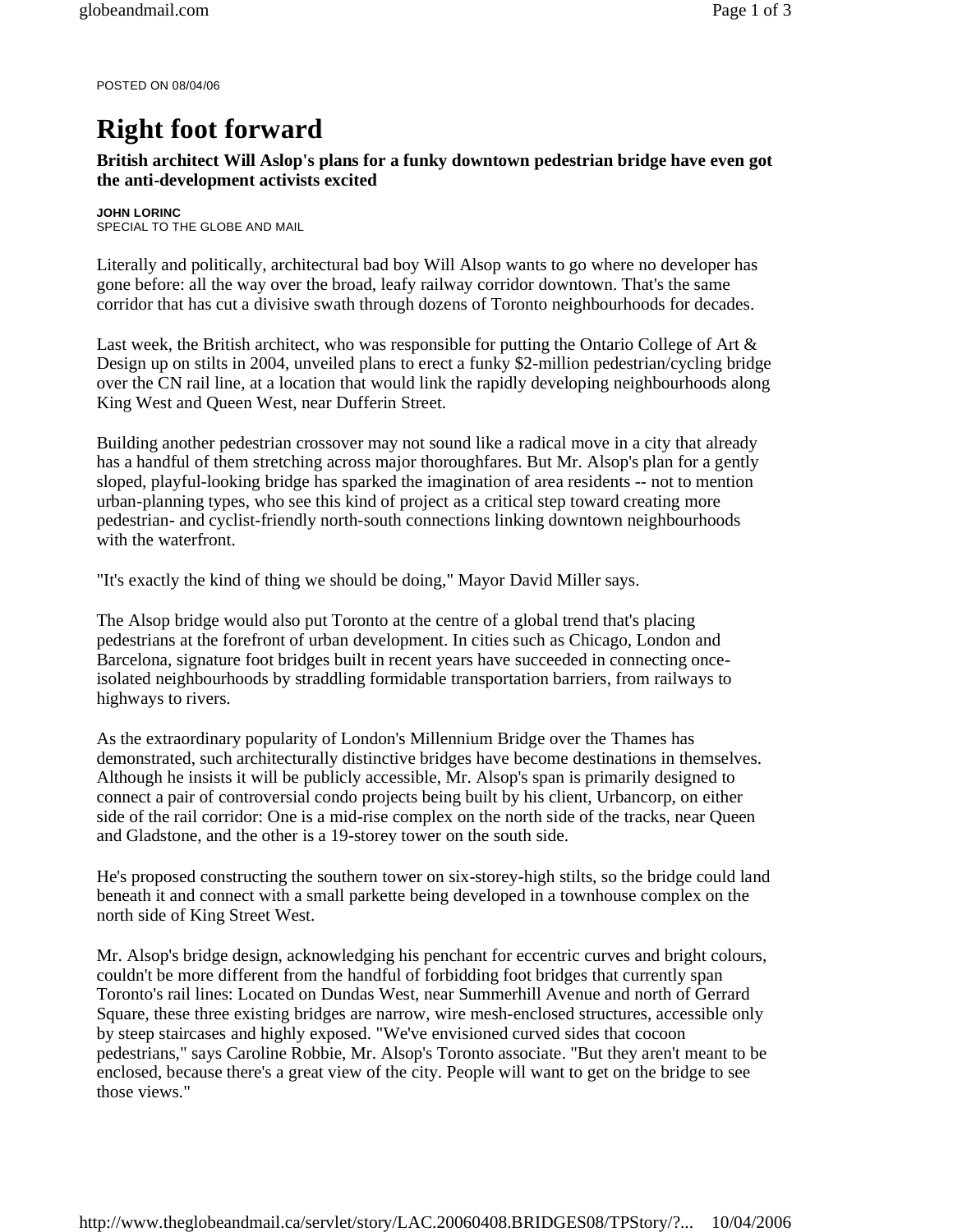In a long-neglected corner of the downtown core, where some residents have become uncomfortable with the breakneck pace of development, even those who oppose the construction of high-rises embrace building a pedestrian bridge over a railway corridor that's increasingly surrounded by lively neighbourhoods.

"It seems like a no-brainer," says broadcaster Jane Farrow, a member of Active 18, a group that has formed to push for a clear vision from the city's planning department for development in the area. "The more ways people can connect across an obstacle like train tracks, the better."

Mr. Miller says that such pedestrian links have the potential to transform neighbourhoods. This week, in fact, the mayor saw for himself how unique pedestrian bridges are transforming Chicago, by traversing the highways and rail lines that have long separated the city from its lakeshore. In 2004, Frank Gehry's first such structure, the shimmering BP Bridge, opened in Millennium Park. The city is pressing ahead with plans for no fewer than seven more architecturally distinctive pedestrian bridges. "It's fun and its attractive," Mr. Miller says of the BP Bridge, which cost \$14-million, all of it raised privately (including \$5-million for the naming rights). "The lesson that was reinforced for me is that people use these links, and the public spaces become that much more vital."

"The idea of interesting bridges is part of Chicago," says Ed Uhlir, executive director of Millennium Park. While there was some skepticism about the BP Bridge when it was first proposed in 1999, no one questions its importance today: Visitors and city dwellers have flocked to the winding structure with the burnished steel wings that meanders more than 300 metres on a gentle slope suitable for wheelchairs. It's also triggered the development of a new children's museum and a park on the other end. "People are willing to cross a long bridge, provided it's an interesting and easy experience," he says.

Chicago is also planning to hold an international design competition for six more bridges, intended to cross the railway tracks on the south side. "Having different designers doing these bridges is pretty exciting," Mr. Uhlir enthuses.

Back in Toronto, planning consultant Ken Greenberg, who is working with Active 18 to push for alternatives to high-rise towers in the Queen West triangle, says he would prefer to see such bridges built by public agencies rather than private developers. He points to the arching Humber River Pedestrian Bridge, financed by Metro Toronto and opened in 1995, as an example of the marriage of high-concept architecture and bridge development. He says creating destination bridges in Toronto isn't impossible, if there's the will to do it. "It's not as if we haven't done this before."

But Urbancorp project manager Mark Julian suspects building new bridges in this town will turn out to be easier said than done. "We're still trying to get the city to agree [to Mr. Alsop's idea]," he says, pointing out that municipal officials will have to pitch Urbancorp's foot bridge scheme to Canadian National, which owns the corridor and jealously guards against any commercial incursions on its turf. "Nobody's ever done this before."

Indeed, it's not a stretch to predict that Mr. Alsop's iconoclastic vision, like so many others before it, may slam into a wall of bureaucratic, regulatory and political barriers at least as insurmountable as the corridor itself.

With the exceptions of a little-known foot bridge between Liberty Village and the Canadian National Exhibition, and the renovated carriageways under Union Station, the city has little to show for all the urban-minded rhetoric that planning officials have been promoting for almost a decade about the need for more north-south connections.